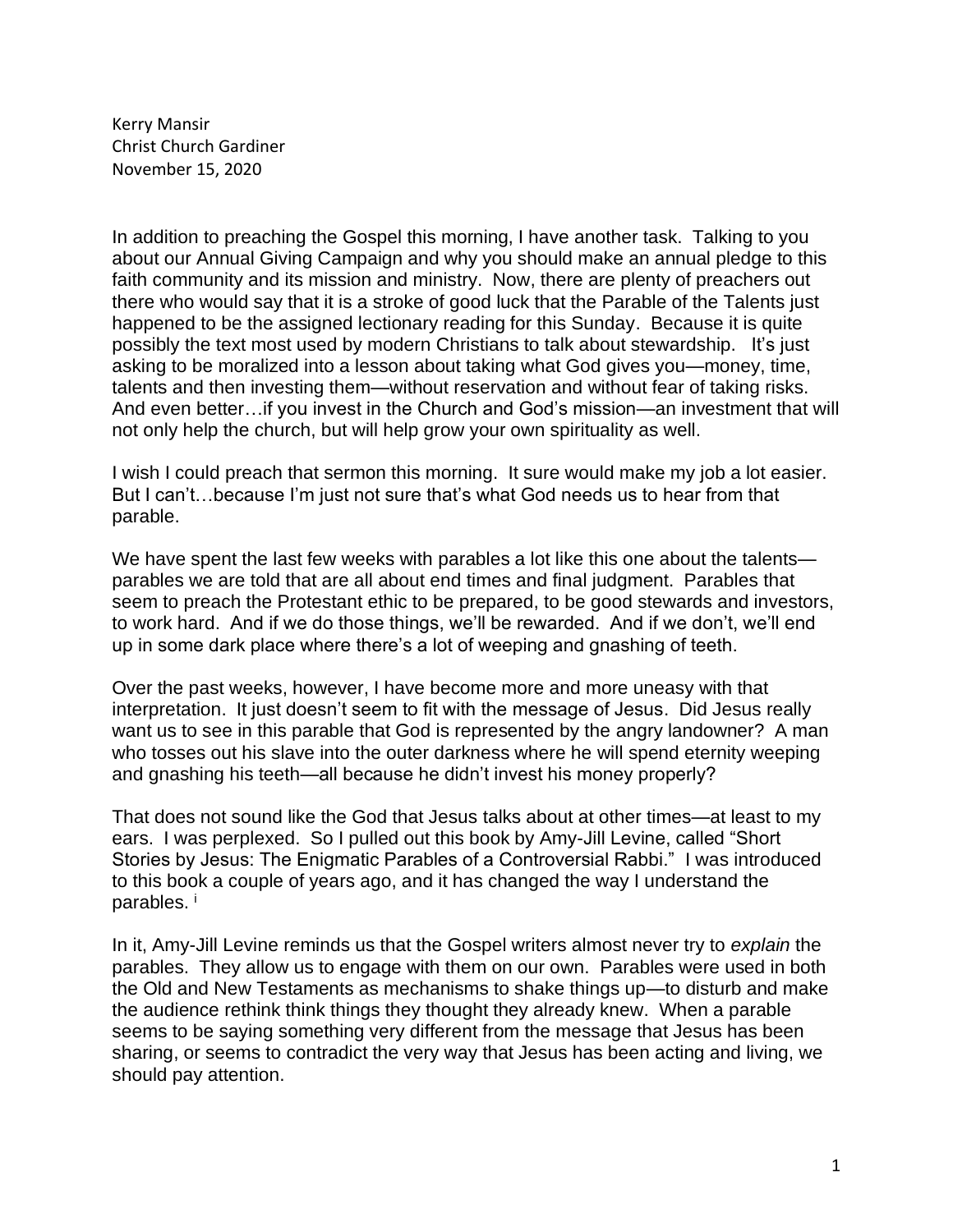Let's admit it…this parable about the landowner leaving the slaves to invest the talents is disturbing. We would have to ignore the hard parts of it like the landowner/slave dynamic and the terrifying punishment at the end if we wanted to turn into a stewardship sermon—a morality lesson about why you should invest your time, talents, and treasure in the church.

So rather than try to tame this parable, Amy-Jill Levine suggests that we let it disturb us and get our attention, just the way it would have grabbed the attention of Jesus' audience.

But first, we have to understand it better.

There's a famous saying from biblical studies that goes: a text without a context is just a pretext for making it say anything one wants. If we want to even *begin* to understand what this parable is all about, we need to understand the context. How would this story have sounded to the Jewish listeners of the first century?

Richard Rohrbaugh, a professor of religion, argues that we cannot use our 21<sup>st</sup> century worldview to understand the parables of Jesus. Stories, like this one about masters leaving their property in the control of their slaves, was not uncommon in the ancient world. Rohrbaugh claims this maneuver was a strategy for increasing the personal wealth of the landowners without the shame of breaking the law. The Torah, or the law of the Hebrew scriptures, is clear that seeking interest is forbidden. So landowners would use their slaves to get around the prohibition against investing and interest. According to the norms of the time, what would have been shameful and dishonorable behavior for the landowner was okay for the slaves who had no honor to begin with in the ancient economic system.<sup>ii</sup>

The landowner in our parable today gave to his slaves an exorbitant amount of money. Each talent was worth something like 10 years of wages. And he intended for them to exploit the system in order to make even more money for him.

Rohrbaugh argues that the audience of Jesus would not have found the behavior of the slaves who doubled the investment to be acceptable or honorable. In the worldview of the ancient Mediterranean cultures, there was a limited amount of wealth available. If the wealth and goods have all been distributed already, to seek more, would mean that someone else gets less—it would be stealing from others. So the only honorable character in this parable would have been the third slave who buried safely what belonged to the landowner, planning to return exactly what had been entrusted to him.

If this is how Jesus' listeners would have perceived the behavior of the landowner and the slaves, what would they have thought about the end where the third slave was deemed wicked and lazy and cast out into the darkness? Would they have heard his punishment as God's judgment? Or would they have understood the shocking ending to be an uncovering of a cruel, economic system that allowed some to profit while others went without and punished those who resisted unfair practices by taking everything from them?